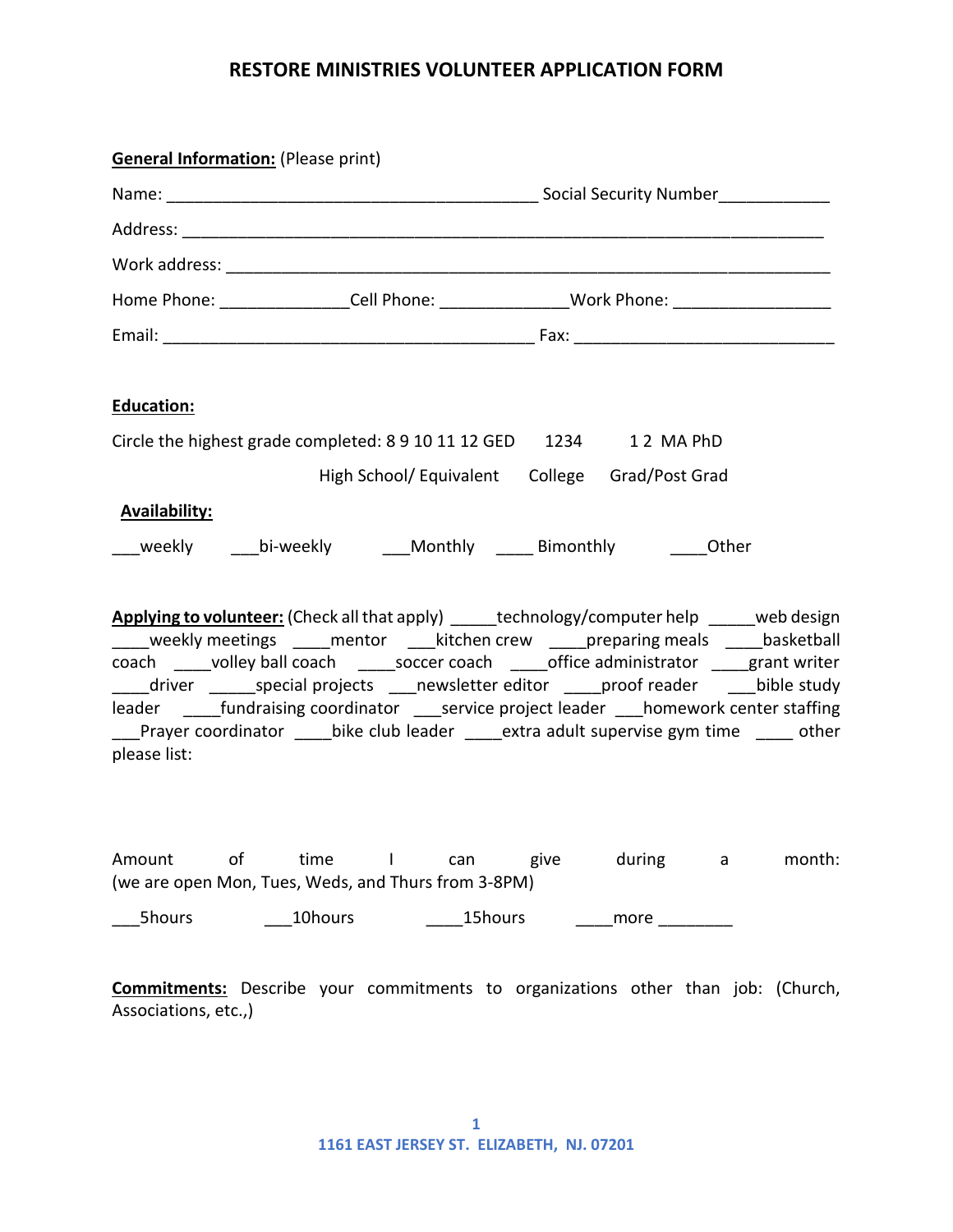## **RESTORE MINISTRIES VOLUNTEER APPLICATION FORM**

Describe your understanding of youth development and what programs/procedures that can best help youth people

Personal: Describe any restrictions that would keep you from being involve with Restore Ministries (health, physical, personal)

Have you ever been convicted of a crime, including sex-related or child abuse related offense? Yes or No

## **Comments:**